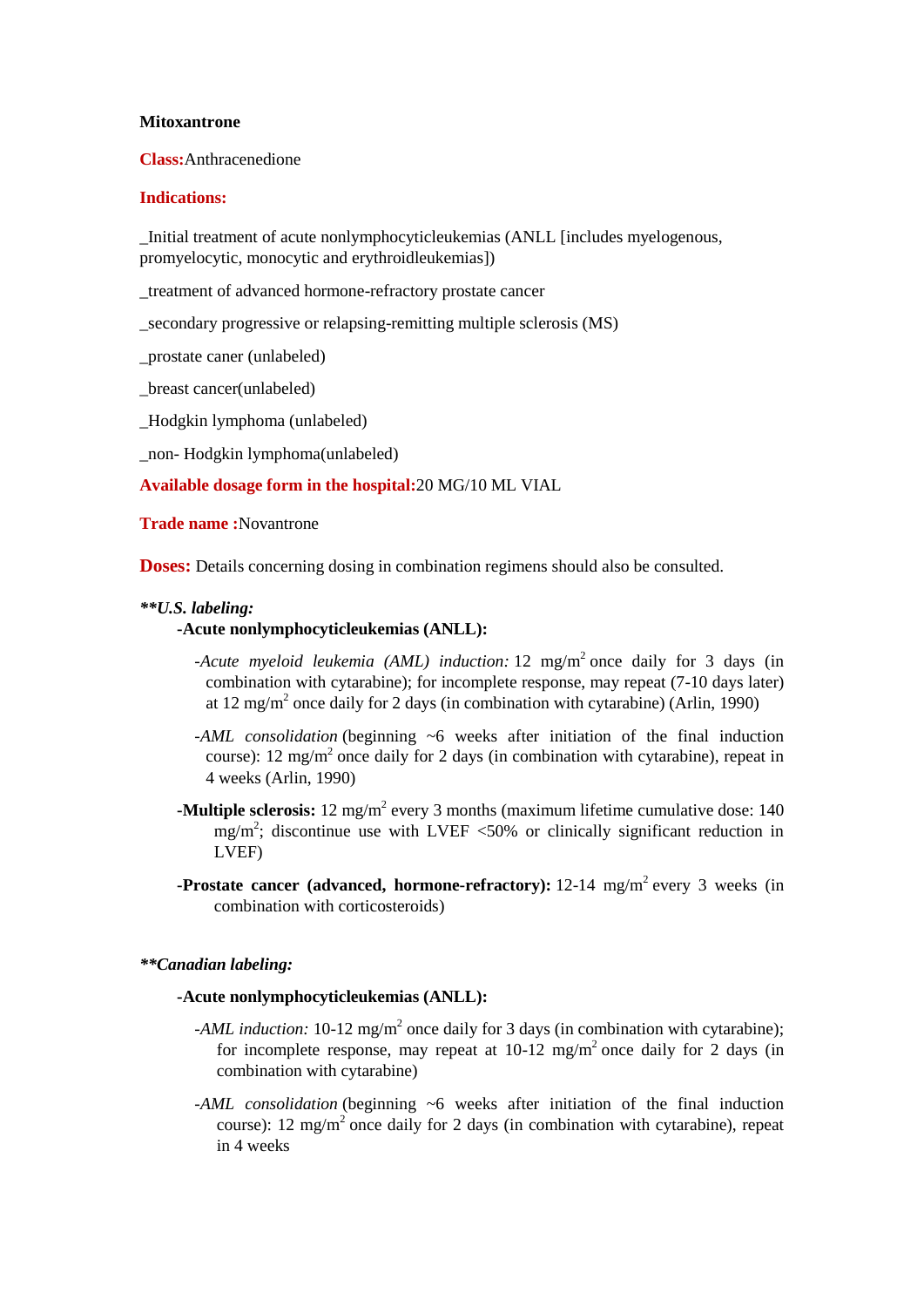- **-Acute leukemias (relapsed):** Induction:  $12 \text{ mg/m}^2$  once daily for 5 consecutive days; may repeat once if needed (at the same dose and duration)
- **-Breast cancer (metastatic), lymphoma:** Initial: Single agent: 14 mg/m<sup>2</sup> every 21 days; reduce initial dose to  $\leq 12$  mg/m<sup>2</sup> for myelosuppression due to previous treatment or for poor general health. When used in combination with other agents, reduce initial dose to 10-12 mg/m<sup>2</sup>.
- **-Hepatocellular cancer:** Initial: Single agent: 14 mg/m<sup>2</sup> every 21 days; reduce initial dose to  $\leq$ 12 mg/m<sup>2</sup> for myelosuppression due to previous treatment or for poor general health

#### *\*\*Adult unlabeled uses and/or dosing:*

#### **-AML, refractory:**

- *-CLAG-M regimen:* 10 mg/m<sup>2</sup> once daily for 3 days (in combination with cladribine, cytarabine, and filgrastim), may repeat once if needed
- *-MEC or EMA regimen:* 6 mg/m<sup>2</sup> once daily for 6 days (in combination with cytarabine and etoposide)
- *-Mitoxantrone/Etoposide:* 10 mg/m<sup>2</sup> once daily for 5 days (in combination with etoposide)
- **-APL consolidation phase (second course):**  $10 \text{ mg/m}^2$  once daily for 5 days

# **-Hodgkin lymphoma, refractory:**

- *-MINE-ESHAP regimen:* 10 mg/m<sup>2</sup> on day 1 every 28 days for up to 2 cycles (MINE is combination with mesna, ifosfamide, mitoxantrone, and etoposide; MINE alternates with ESHAP for up to 2 cycles of each)
- *-VIM-D regimen:* 10 mg/m<sup>2</sup> on day 1 every 28 days (in combination with etoposide, ifosfamide, mesna, and dexamethasone)

# **-Non-Hodgkin lymphoma (as part of combination chemotherapy regimens):**

- *CNOP regimen:* 10 mg/m<sup>2</sup> every 21 days
- *FCMR regimen:* 8 mg/m<sup>2</sup> every 28 days
- *FMR regimen:*  $10 \text{ mg/m}^2$  every 21 days
- *FND regimen:*  $10 \text{ mg/m}^2$  every 28 days
- MINE-ESHAP regimen: 8 mg/m<sup>2</sup> every 21 days for 6 cycles (MINE is combination with mesna, ifosfamide, mitoxantrone, and etoposide; followed by ESHAP)
- **-Stem cell transplantation, autologous:** 60 mg/m<sup>2</sup> administered 4-5 days prior to autografting (as 3 divided doses over 1 hour each at 1-2 hour intervals on the same day; in combination with other chemotherapeutic agent[s]).

### **Geriatric**

Refer to adult dosing.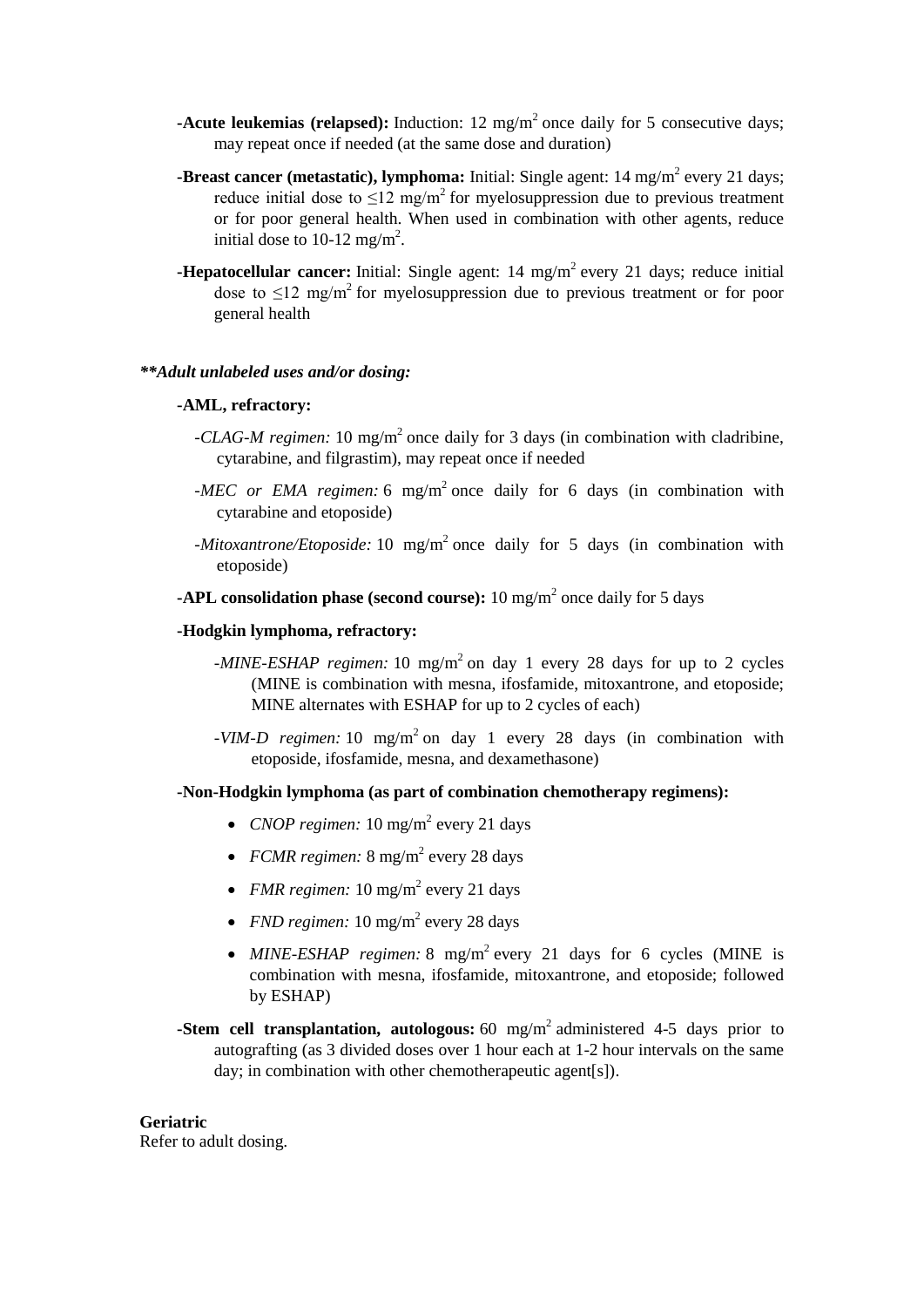### **Renal Impairment:**

- No dosage adjustment provided in manufacturer's labeling (has not been studied).
- Hemodialysis: Supplemental dose is not necessary
- Peritoneal dialysis: Supplemental dose is not necessary
- Elderly: Clearance is decreased in elderly patients; use with caution

## **Hepatic Impairment:**

*-U.S. labeling:* No dosage adjustment provided in the manufacturer's labeling; however, clearance is reduced in hepatic dysfunction. Patients with severe hepatic dysfunction (bilirubin >3.4 mg/dL) have an AUC of 3 times greater than patients with normal hepatic function; consider dose adjustments. **Note:** MS patients with hepatic impairment should not receive mitoxantrone.

## *-Canadian labeling:*

-Mild-to-moderate impairment: No specific dosage adjustment provided; consider dose adjustments and monitor closely.

-Severe impairment: Use is contraindicated.

# **Dosing: Obesity**

*ASCO Guidelines for appropriate chemotherapy dosing in obese adults with cancer:* Utilize patient's actual body weight (full weight) for calculation of body surface area- or weightbased dosing, particularly when the intent of therapy is curative; manage regimen-related toxicities in the same manner as for nonobese patients; if a dose reduction is utilized due to toxicity, consider resumption of full weight-based dosing with subsequent cycles, especially if cause of toxicity (eg, hepatic or renal impairment) is resolved (Griggs, 2012).

## **Dosing: Adjustment for Toxicity**

**-ANLL patients:** Severe or life-threatening nonhematologic toxicity: Withhold treatment until toxicity resolves

### **-MS patients:**

- Neutrophils  $\langle 1500/\text{mm}^3$ : Use is not recommended.
- Signs/symptoms of HF: Evaluate for cardiac signs/symptoms and LVEF.
- LVEF <50% or baseline LVEF below the lower limit of normal (LLN): Use is not recommended.

# *\*Canadian labeling (not in U.S. labeling):* **Hepatocellular cancer, lymphoma, or breast cancer (metastatic):**

- WBC nadir >1500/mm<sup>3</sup> and platelet nadir >50,000/mm<sup>3</sup> and recovery  $\leq$ 21 days: Repeat previous dose or increase dose by 2 mg/m<sup>2</sup> if myelosuppression is inadequate.
- WBC nadir >1500/mm<sup>3</sup> and platelet nadir >50,000/mm<sup>3</sup> and recovery >21 days: Withhold treatment until recovery then resume at previous dose.
- $\bullet$  WBC nadir <1500/mm<sup>3</sup> or platelet nadir <50,000/mm<sup>3</sup> (regardless of recovery time): Withhold treatment until recovery then decrease previous dose by 2 mg/m<sup>2</sup>.
- WBC nadir <1000/mm<sup>3</sup> or platelet nadir <25,000/mm<sup>3</sup> (regardless of recovery time): Withhold treatment until recovery then decrease previous dose by 4 mg/m<sup>2</sup>.

### **Common side effect :**

 $>10\%$ :

Cardiovascular: Edema (10% to 30%), arrhythmia (3% to 18%), cardiac function changes ( $\leq$ 18%), ECG changes ( $\leq$ 11%)